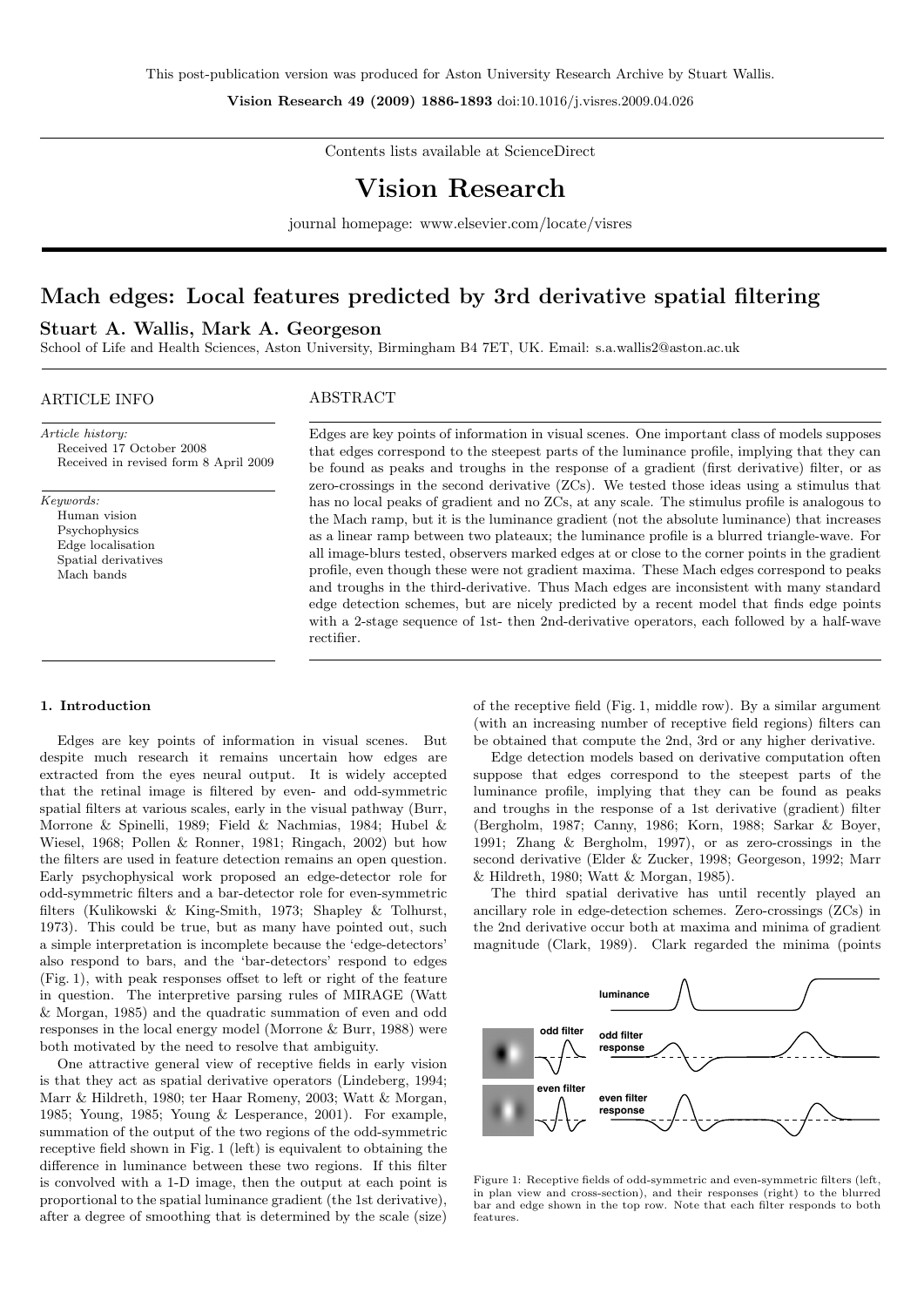of locally shallowest slope) as spurious edges, and showed from standard calculus how ZCs could be classed as 'real' or spurious from the sign of the product of the 1st and 3rd derivatives at the ZC. A negative sign identifies a real edge while a positive sign identifies a spurious one. Thus the 3rd derivative was used to categorize edges found at ZCs in the 2nd derivative.

Important theoretical developments, in the framework of Gaussian scale-space theory, were made by Lindeberg (1998) who used peaks in the multi-scale 1st derivative to find edge locations, and then used the multi-scale 3rd derivative to determine the strength and blur of each edge. This was followed by a step that provided a measure of the saliency of each edge by integrating edge strength along the contour. By selecting a restricted number (such as 100) of the most salient curves, the algorithm produced an effective line drawing of a variety of test images.

In this paper we ask whether the 3rd derivative may be used directly for edge-finding in human vision. At first sight, it appears unpromising because a 3rd derivative filter generates not only a peak at the edge location, but also a pair of flanking troughs, thus apparently signalling two spurious edges of opposite polarity adjacent to the 'real' edge (Fig. 2A). Georgeson, May, Freeman & Hesse (2007) however, showed that decomposing the 3rd derivative into two stages overcomes the problem of spurious edges (Fig. 2B). This scheme - a 1st derivative operator followed by an inverted 2nd derivative, with half-wave rectification on the output of each stage - creates a nonlinear channel sensitive to edges of a given polarity, but the peak response to a preferred edge is unaffected by the nonlinearities (Fig. 2B).

The multiscale model (called N3+) based on this approach predicted very well the perceived blur of a wide variety of edge-like waveforms, including sinusoids. May & Georgeson (2007) further showed that the addition of a smooth, threshold-like suppression of small values at the first rectifier accounted well for the finding that reducing contrast made blurred edges appear sharper. The



Figure 2: Two blurred edges and their first 3 derivatives. The 3rd derivative is shown inverted. A) Sequence of derivatives computed without half-B) Sequence of derivatives computed with half-wave rectification after the 1st and -3rd derivatives were obtained. Responses suppressed by rectification are shown by dashed lines. Key property of this nonlinear model (sN3+) is that a single response peak occurs at the positive-<br>going (dark-to-light) edge location. A second, complementary channel<br>is needed for edges of the opposite polarity (cf. Fig. 9). (Note: Each derivative was computed in Matlab by convolution with the small-scale, 3 point gradient operator whose weights were [-0.5, 0, 0.5]).

success of N3+, however, did not rule out a simpler multiscale gradient model (N1), based solely on the first derivative, which performed fairly well in edge-finding and blur coding in many circumstances. Our aim therefore was to devise a more definitive experimental test across the family of derivative-based models of edge-finding outlined above.

The idea is inspired directly by the phenomenon of Mach Bands, whose well-known ramp waveform has no peaks or troughs in luminance, but does have a peak and a trough in the 2nd derivative at the perceived location of the bright and dark bands. This logic can be shifted up by one derivative order, to test the role of 3rd derivative extrema in edge detection. The first derivative of our stimulus is defined by a Mach ramp between two plateaux, thus ensuring that the 3rd derivative (rather than the 2nd) has a peak and a trough at the ends of the ramp, If edges are reliably seen at these points, in the absence of gradient maxima, then we propose that they be called 'Mach Edges', by direct analogy with Mach Bands.

Our experiments are therefore a search for Mach Edges. We designed luminance waveforms that contained peaks in the 3rd derivative but had no corresponding peaks in the 1st derivative nor zero-crossings in the 2nd derivative, at any scale. We then used the feature-marking method (Hesse & Georgeson, 2005) to determine whether edges were perceived in these stimuli, and if so where. We consider a simplified version of the N3+ model that uses filters at a single fine scale, which we shall refer to as the sN3+ model ('s' meaning 'single-scale'). Since the N3+ and sN3+ models produce very similar predictions for our stimuli, we can simplify the multi-scale aspect of N3+ while retaining the ability to test its use of derivative filters and half-wave rectification.

### 2. Experiment 1

The purpose of this experiment is to test for the existence of Mach Edges: that is, to determine whether edges are reliably seen at or near 3rd derivative extrema in luminance waveforms designed to have no corresponding gradient maxima.

#### 2.1 Stimulus design

Since the absence of peaks in the 1st derivative was of prime importance, the starting point was to create a peak-free waveform representing the gradient profile, and then integrate it to form the luminance profile. The gradient profile (Fig. 3) was a single period of a trapezoidal wave whose ramps were 1, 2, 4, 8, 16, 32 or 64 pixels wide. This was integrated to form the luminance profile of the vertical 1-D test image. The luminance profile can equivalently be described as a triangle-wave blurred by a box function whose width ranged from 1 to 64 pixels. We shall refer to this width as blurwidth.

The stimulus design is analogous to the Mach Band stimulus, but it is the luminance gradient (not the absolute luminance) that increases as a linear ramp between two plateaux. Two example images, their luminance waveforms and first three derivatives are shown in Fig. 3. A graph of the luminance profile reveals no obvious edge locations: a uniform positive gradient shades smoothly into a uniform negative one. It has no peak in the 1st derivative and no ZC in the 2nd derivative, so no edges are predicted by models based on these derivative features. That remains true at all filter scales, because Gaussian smoothing does not introduce any new peaks (Babaud, Witkin, Baudin & Duda, 1986; Koenderink, 1984; Lindeberg, 1990; Yuille & Poggio, 1986). However, Fig. 3 shows that there is a sharply localized peak and trough in the 3rd derivative corresponding to the corner points in the gradient profile. If such peaks and troughs are taken as the signature of edges, then human observers should see two edges, of opposite polarity, at these locations.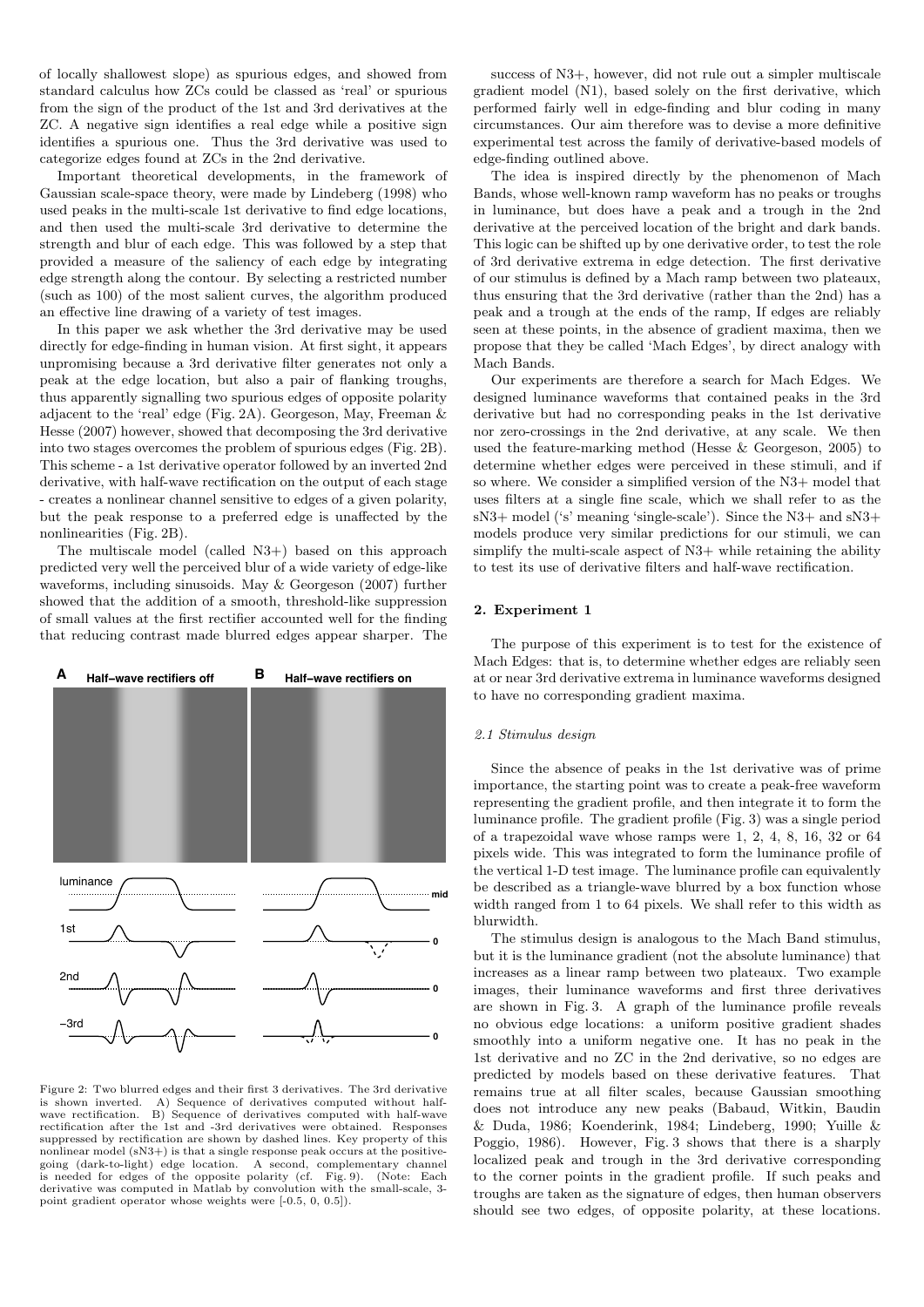

Figure 3: Two images from experiment 1 (blurwidths 2 and 32 pixels, peak central), their luminance waveforms and first three (linear) derivatives. The 1st derivative profiles have the form of a Mach ramp.

#### 2.2 Method

Image arrays were generated in Matlab on a Macintosh G4 computer and displayed using PsychToolbox software on an Eizo 6600-M greyscale monitor, calibrated and gamma-corrected using a Minolta LS110 digital photometer. A Cambridge Research Systems Bits++ box was used in Mono++ mode to render 14 bit greyscale resolution.

Images had one of two polarities: 'peak central' (see Fig. 3), or a contrast inversion of this named 'trough central'. Image size was 256 by 256 pixels and subtended  $4^\circ$  at the viewing distance of 131.6 cm. Test images had Michaelson contrasts of 0.2 or 0.4, and were surrounded by a full-screen  $(16^{\circ} \times 12^{\circ})$  mid-grey of luminance 40.7  $\text{cd/m}^2$ . They were displayed flashing (on 0.3s, off 0.6s) in order to reduce the build-up of afterimages that would cause instability and possible shifts in edge location (Georgeson & Turner, 1985). The inter-stimulus display was a full screen of mid-grey.

The task was to indicate the position and polarity of all edges seen in each image. Their position was identified by moving a marker across the image and pressing a button when the marker was over an edge. A second button-press indicated the polarity of the edge as either light-to-dark (LD) or dark-to-light (DL). Once all the perceived edges had been marked, the observer initiated the next trial. The marker consisted of two black dots, each 1 pixel wide by 3 pixels high. One dot was centred 32 pixels (0.5 deg) above, and the other 32 pixels below, the horizontal midline of the image. The observer was instructed to fixate midway between the two dots. The starting position of the marker alternated between left and right on successive trials, and was 64 pixels (1 deg) from the image border. Its movement was constrained to the central 2.5 degrees of the image. The 28 conditions (7 blurwidths, 2 phases, 2 contrast levels) were presented in randomised order, blocked by contrast. This procedure was repeated a further two times in one experimental session, which took about 30 minutes to complete.

The three observers (SAW, DHB and TAY) were all experienced psychophysical observers and had normal uncorrected vision. They viewed the display binocularly with natural pupils in a darkened room, with the head supported by a chin-and-forehead rest. They each completed three sessions, giving a total of 9 repetitions of each condition per observer.

# 2.3 Results: Mach Edges

Observers reliably saw pairs of edges at positions to the left and right of the luminance peaks and troughs in each image. We shall refer to these edges perceived without gradient peaks as Mach edges. Plots of perceived edge position against blurwidth are shown in Fig. 4 (symbols). Data were similar for all 3 observers and group means are shown. The perceived separation between those edges increased markedly with blurwidth.

Solid curves in Fig. 4 trace the positions of peaks in the sN3+ output derived from the luminance profile (i.e. with halfwave rectification after the 1st and 3rd derivative operation, cf. Fig. 2B). For this class of waveforms (but not in general), the outcome is almost identical to that for the linear 3rd derivative without rectifiers. The overall correspondence between observed edges and 3rd derivative extrema is strikingly close. In contrast, standard models based on the lower derivatives predict no edges here. A 1st derivative filter at a broad scale does have peaks at the mid-points of the luminance ramps (at position  $x=64$  pixels), but these points were not marked as edges. At small blurwidths, the observed edges were systematically further apart than the 3rd derivative extrema by about 3.3 min arc, considered further below.

Because it is linear, the 3rd derivative operator predicts the same edge positions for peak-central and trough-central conditions, but with reversed polarity, and this light-dark symmetry is not affected by the rectification stages of the sN3+ model. Figure 4 shows, however, that in the experiment the two edges were seen as slightly further apart in the peak-central than the trough-central conditions, by an average of 1.9 min arc. This appears to be an example of the Helmholtz irradiation effect which may arise from compressive nonlinearity in the retinal response to luminance (Georgeson & Freeman, 1997; Mather & Morgan, 1986).

# 2.3.1. No effect of edge length or marker location

We wondered whether the greater-than-predicted separation between edges at small blurwidths might arise from an influence of larger receptive fields in peripheral vision, given that the image height was quite large  $(4 \text{ deg})$ . If this were so, we might expect the Mach edges to appear closer together when the image was truncated to exclude the peripheral contribution.

Methods were as above, except (i) image height was reduced to 8, 16 or 32 pixels (still 256 pixels wide), (ii) only one contrast level (0.4) was used, (iii) only four blur-widths were used (1, 4, 16 and 64 pixels), (iv) marker-spots were 8 pixels above and below the image borders, on the mid-grey background. Results (Fig. 5) were very similar to those of the main experiment (Fig. 4) and any effect of image truncation was small. Rather than being closer together, the perceived edges were, if anything, a little further apart when most truncated (triangles in Fig. 5). Thus the contribution of peripheral retina does not appear to be crucial. A further experiment that used a single marker-spot on the image mid-line gave almost identical results (not shown), suggesting that the placement of the marker-spots on the image, or on the grey background, was also not an important factor.

### 2.3.2. Optical and neural blur

The  $sN3+$  predictions (Figs. 4 & 5) were computed at a single fine scale, neglecting any impact of optical blur (Campbell & Gubisch, 1966; Williams, Brainard, McMahon & Navarro, 1994) or neural 'intrinsic' blur (Levi & Klein, 1990a; Levi & Klein, 1990b). To gauge the likely influence of blur, we applied Gaussian blur to the luminance profile before computing the sN3+ peaks. Gaussian blur had little effect on the predicted position of the widely separated Mach edges (high blurwidth images), but for low blurwidth images response peaks were shifted away from centre.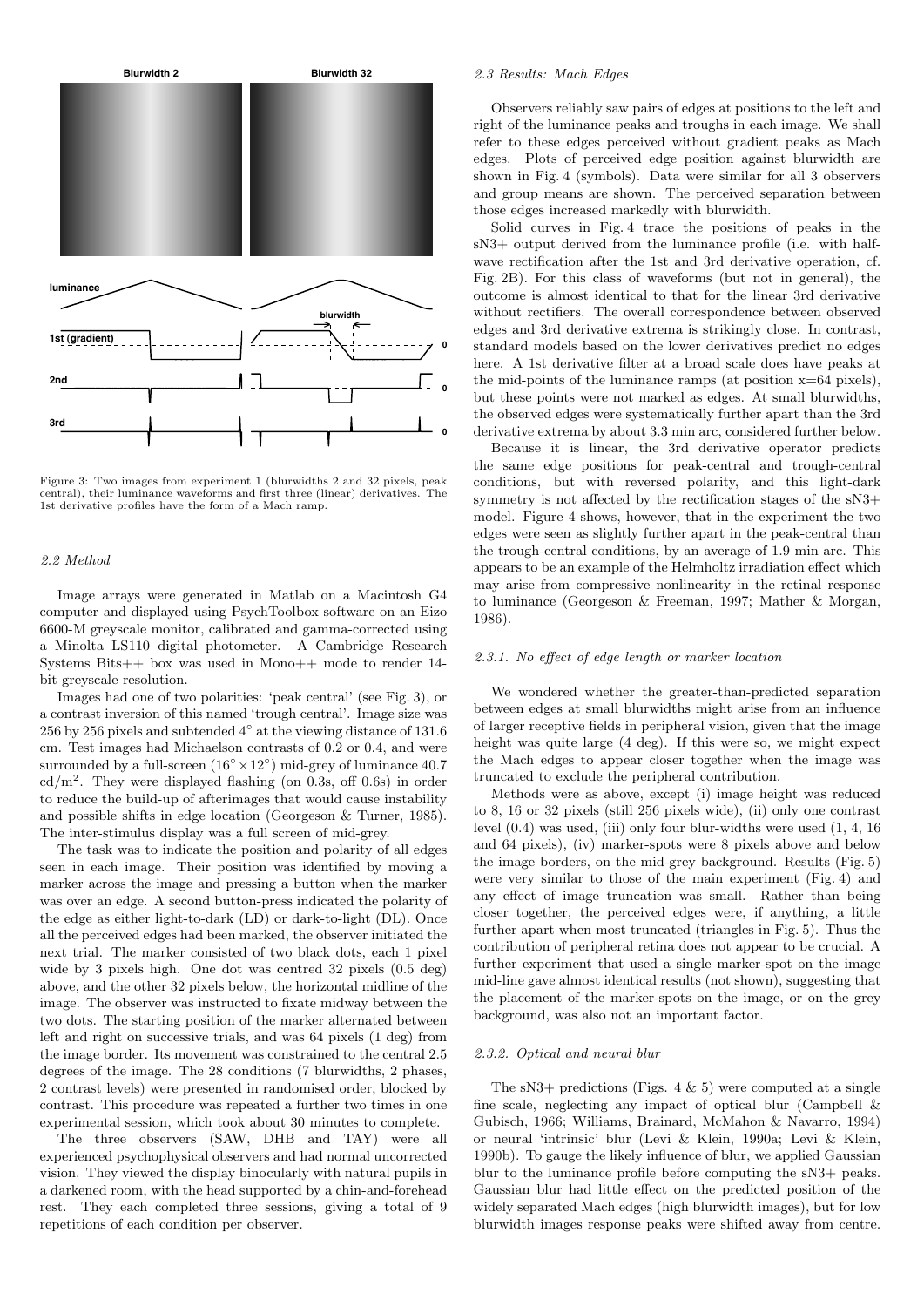

Figure 4: Experiment 1. Perceived edge locations as a function of blurwidth. Symbols show group mean data at two contrast levels, for dark-to-light edges (DL, filled symbols) and light-to-dark edges (LD, open symbols). Positions of peaks in the two nonlinear 3rd derivative channels are shown by solid curves. Dashed curves show the effect of including simulated Gaussian blur ( $\sigma$ =4.6 arc mins) before the derivative operators. 64 pixels = 60 arc mins. Left:<br>peak-central waveform; right: trough-central waveform. Error-ba  $(n=3)$ .

The dashed lines in Fig. 4 show that the simulated blur gave an improved and very close match between predictions and data (without blur: rms error = 3.1 pixels, Pearsons  $X^2 = 1540$ ; with blur: rms error = 2.3 pixels, Pearsons  $X^2 = 823$ ; this improvement in the  $X^2$  goodness-of-fit, distributed as chi-square with 1 d.f., is hugely significant,  $p < 0.00001$ ). The best fitting blur (with lowest rms error) was  $\sigma = 4.6$  min arc. This is far too large to represent dioptric blur alone, but could reflect the scale of the filter used by the observer in this task.

# 2.3.3. Pre-cortical filtering?

Odd-symmetric filters (including 1st and 3rd derivatives) necessarily have oriented receptive fields, and so presumably would be implemented by cortical neurons. We should not ignore, however, the possible role of earlier filtering in the retina or LGN. We found that applying a broad, mildly bandpass Difference-of-Gaussian (DoG) filter (Fig. 6A), similar in shape to the contrast sensitivity function, followed by gradient peak detection, did enable Mach edges to be detected and did predict the observed edge positions well (Fig. 6B). This is not too surprising, because to the extent that the DoG filter emulates a second-derivative operator (Marr & Hildreth, 1980), this revised gradient (DoG+1st derivative) model is analogous to a 3rd derivative filter. The gradient filter alone does not predict Mach edges. We therefore devised a further experiment to distinguish between the revisedgradient and sN3+ models.

#### 3. Experiment 2

The aim of this experiment is to distinguish between the two competing models (sN3+ vs DoG+1st derivative) that can account for the results of experiment 1. The success of the DoG+1st derivative model rests specifically on the low frequency attenuation provided by the DoG's inhibitory surround. Without this attenuation the 1st derivative alone, as we have seen, does not predict Mach edges. Experimentally, we can attempt to by-pass this low-frequency attenuation in two ways: (i) by using a brief presentation (e.g. 50 ms) that reduces the relative attenuation of sensitivity to low spatial frequencies in the CSF (Legge, 1978), and (ii) by shrinking the spatial period of the triangle-wave, and thus increasing the fundamental frequency to (say) 4-6 c/deg, near the peak of the MTF (Fig. 6A). The test image then contains only high frequencies ( $\geq$  4c/deg), which are not subject to low frequency attenuation by the early pre-filter. If Mach edges remain visible in high frequency, blurred triangle-wave gratings then they are unlikely to arise from DoG+1st derivative filtering.



Figure 5: Mean observed positions of dark-to-light (DL) and light-to-dark (LD) edges in blurred triangle-wave images of 3 different heights (8, 16, 32 pixels). Other conventions as Fig. 4.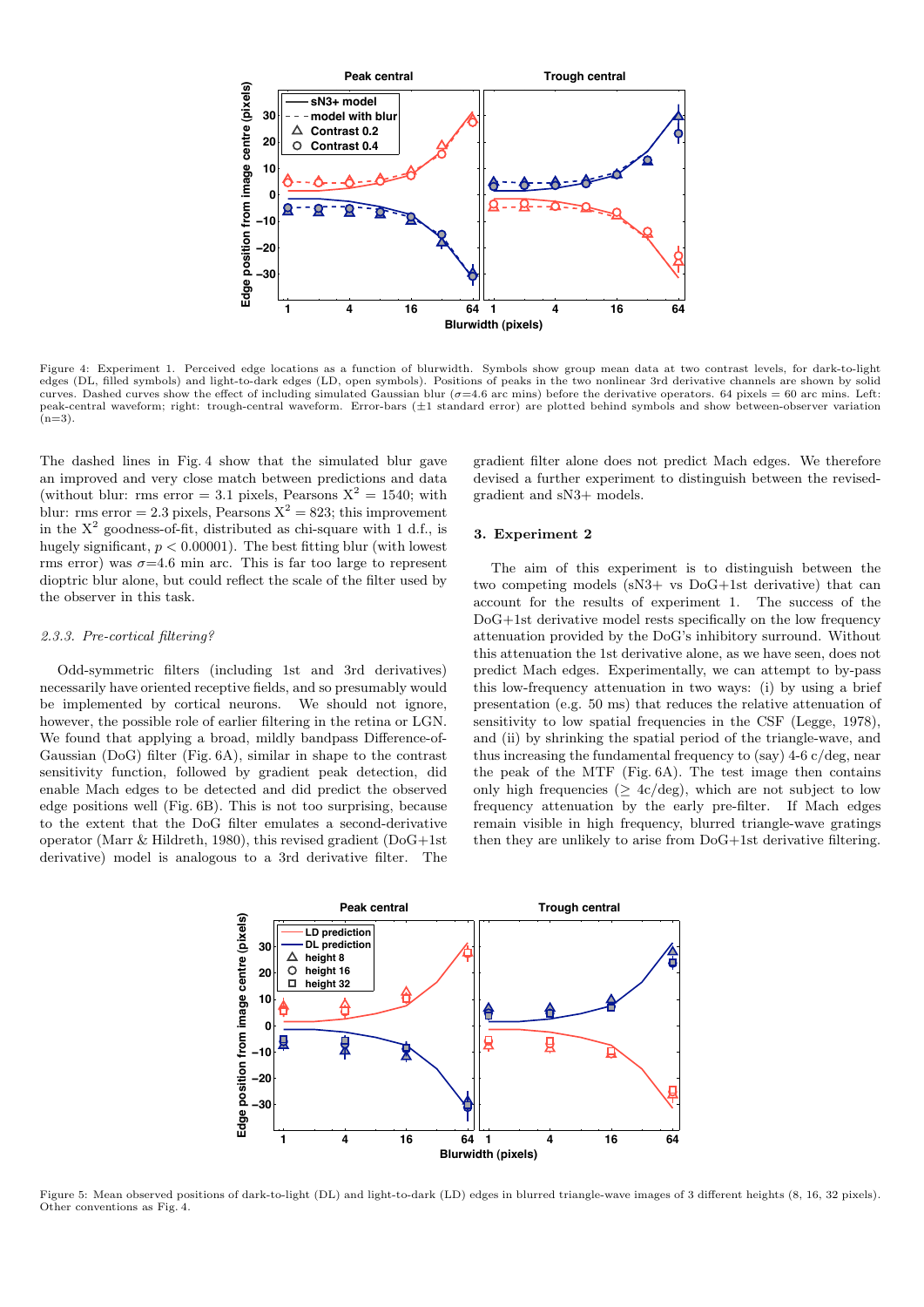

Figure 6: (A) The difference of Gaussian (DoG) receptive field profile and its MTF. The equation for this 1-D DoG function was  $DoG(x)$  =  $G(x, \sigma_c) - K.G(x, \sigma_s)$ , where  $G(x, \sigma) = exp(-x^2/(2\sigma^2))/\sqrt{2\pi\sigma^2}$ , with  $\sigma_c = 1'$ ,  $\sigma_s = 6'$ ,  $K = 0.5$ . These parameters correspond closely to the median values given by Croner & Kaplan (1995) for P-cells in the monkey central retina, allowing for the translation from 2-D to 1-D.

(B) Results of the peak-central condition (Fig. 4) with predictions from the  $sN3+$  (dashed curve, rms error = 3.1 pixels) and the DoG+1st derivative model (solid curve, rms  $error = 2.9$  pixels).

# 3.1 Method

Test images (Fig. 7A) were a high spatial frequency version of those used in experiment 1. One set contained 16 cycles of a blurred triangle-wave (512 pixels wide; period 32 pixels), generated as in experiment 1. Blurwidth was 1, 2, 4 or 8 pixels with the usual two polarities (peak or trough central). Since each period occupied only 1/8 the number of pixels used in experiment 1, each level of blurwidth shown here is equivalent, in its effect on waveform shape, to 8 times the previous amount of blurring.

These waveforms were also used to create a second set of images, by shifting their Fourier phases through 90 degrees, while leaving the amplitude spectrum unchanged. This produced blurred waveforms that were akin to a square-wave, but whose amplitude spectrum (before the blurring) declined as  $1/f^2$ , rather than 1/f, where f is spatial frequency of the (odd) harmonics. For brevity, we refer to these as 'square-waves' though strictly they are not. The triangle-wave image (Fig. 7A, left) appears to contain a thin light (or dark) bar of high contrast at the centre of each wide light (or dark) bar. These thin bars are not apparent in the square-wave image (Fig. 7A, right). Predictions of the two models (sN3+ and DoG+1st derivative) will be considered later.

The test images subtended  $2.67^{\circ} \times 2.67^{\circ}$ , with a fundamental frequency of 6 c/deg, at a viewing distance of 383cm (observer SAW). For the second observer (SEW) viewing distance was reduced to 255cm (fundamental frequency 4 c/deg) because she was unable to discriminate between the triangle-wave and squarewave images at 6 c/deg.



Figure 7: Experiment 2. (A) Four periods of the two types of images used. Here blurwidth=4, period=32 pixels. (B) One period of the waveforms at blurwidth 1 and blurwidth 8. These were the smallest and largest blurs used in experiment 2.

The test images were surrounded by a full screen of midgrey luminance and viewed in a darkened room. RMS contrast (the ratio of the standard deviation of the luminance profile to its mean) was the same for both triangle-wave and square-wave images at a given blurwidth. A consequence of matching the RMS contrasts was that Michaelson contrast for the trianglewave images was 0.4, while that of the square-wave images was 0.32, 0.32, 0.33 and 0.37 for blurwidths 1, 2, 4 and 8 respectively. A subsidiary experiment controlled this factor by matching Michaelson contrast instead of RMS contrast.

Before data collection began, each observer was shown a pair of 3 c/deg stimuli (blurwidth 8 pixels), and it was confirmed that a pair of closely spaced edges was easily visible in the centre of each half-period of the triangle-wave image but not in the square-wave image.

The task was a single-interval procedure requiring a yes-no decision about the presence or absence of the Mach edges. Each trial consisted of a single stimulus presentation of 50ms, preceded and followed by a full-screen of mid-grey showing a central small fixation dot  $(4 \times 4 \text{ pixels} = 1.25 \times 1.25 \text{ mins})$ . The observer had unlimited time to indicate the presence or absence of a central pair of edges in one or more half-periods of the grating. The inter-trial interval was at least 1s. Each of the 4 blurwidths, 2 image-types and 2 polarities were shown 15 times in a randomised block. The two observers each completed 9 blocks. The first block from each subject was discarded as practice. No feedback was given about the correctness of response because this experiment was concerned with the perception of Mach edges, rather than the ability to distinguish between the triangle-wave and square-wave images per se, which could be based on other image properties (such as the edge blur of the wide bars in the image). Nevertheless, we can make use of signal detection measures  $(d')$  to quantify the reliability with which Mach edges were reported.

#### 3.2 Results

For each observer, the proportion of 'yes' responses was similar for the peak- and trough-central images, so data were pooled across both polarities. Z-scores corresponding to the proportion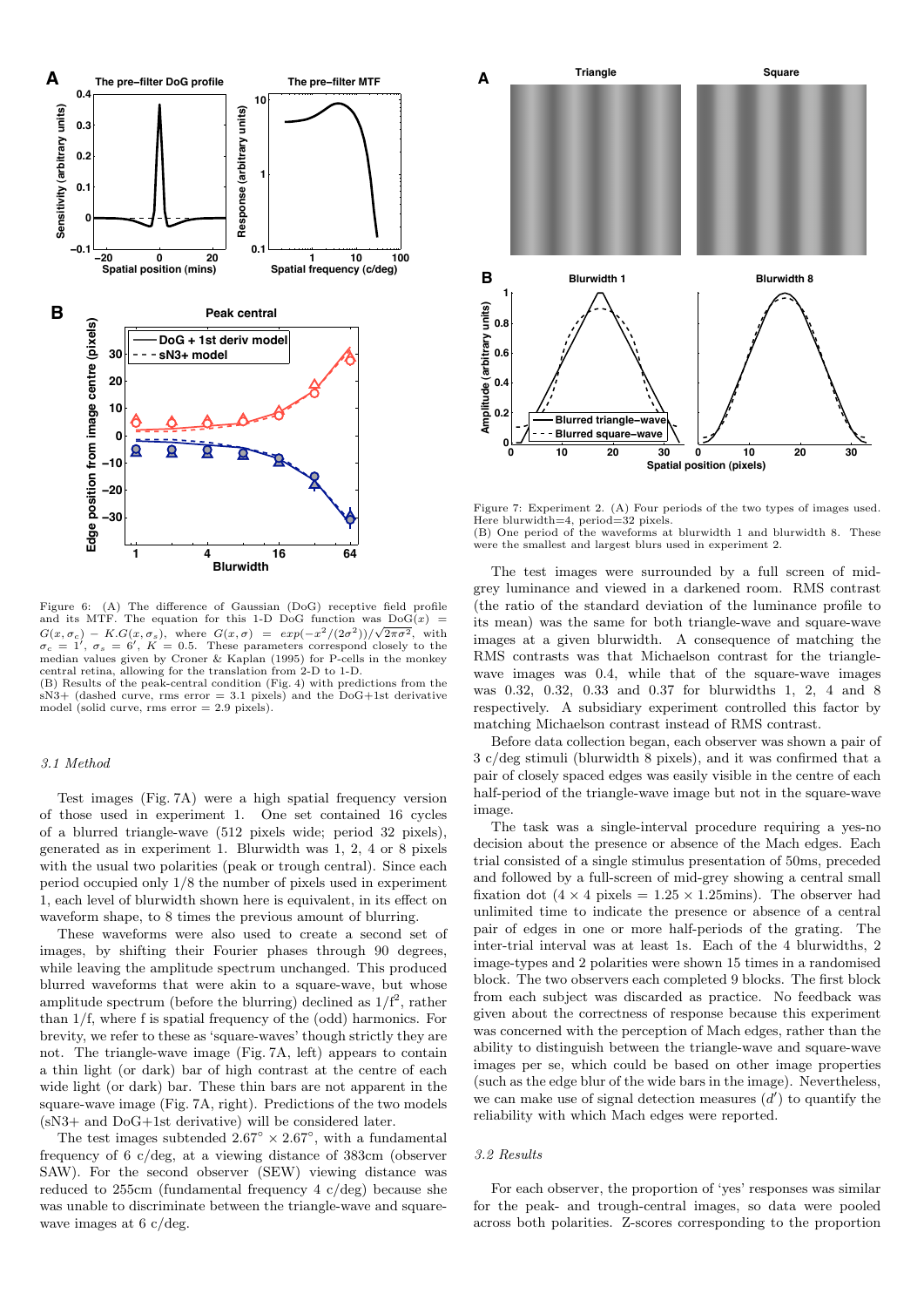

Figure 8: Experiment 2. Z-scores corresponding to the proportion of Mach edge responses (filled symbols), and discriminability (d', open symbols), averaged across stimulus polarity, plotted as a function of blurwidth. Each filled symbol represents 240 trials and error bars  $(\pm 1 \text{ sd})$  are derived from the expected variance in binomial sampling. Each open symbol (d') represents the difference of the two z-scores, and error bars here are the square root of the sum of the expected variances of the triangle and square-wave z-scores at a given blurwidth.

of 'yes' (Mach edge) responses for each condition, averaged across stimulus polarity, are shown as filled symbols in Fig. 8. Both observers had a significantly higher proportion of 'yes' responses for the triangle-wave than the square-wave images, except perhaps at the greatest blur. Z-scores overall were higher for SAW than SEW, implying a lower criterion on the internal decision axis for SAW.

Treating 'yes' responses to the triangle stimulus as Hits, and those to the square stimulus as False Alarms, the discriminability index  $(d')$  was calculated in the standard way as  $Z(yes|triangle)$ minus Z(yes|square), plotted as open symbols in Fig. 8. The d' values were all significantly greater than 0 (except for SEW, blur 8), implying that both observers reliably associated Mach edges with the triangle-wave rather than the square-wave test images. Both observers showed a general trend of decreasing discriminability as blurwidth increased. At each blurwidth,  $d'$ values for the highly practised observer (SAW) were higher than for SEW.

To test whether discrimination might be cued by the lower Michaelson contrast of the square-wave images, observer SAW repeated the experiment with images whose Michaelson contrast was always 0.4. Results were similar to those from the original image set, implying no artefactual effect of contrast difference.

# 3.3 Modelling

The results of experiment 2 show that Mach edges were reliably reported in blurred triangle-wave images that were highspatial-frequency, short-duration versions of the images used in experiment 1. The use of high-frequency gratings is expected to by-pass the influence of the DoG pre-filter's inhibitory surround, as outlined above, and so offer a critical test between two models. Figure 9 shows the DoG+1st derivative output and the sN3+ output for this experiment, at blurwidth 4. For the square-wave (Fig. 9, right) both models produced peaks and troughs, and hence predicted edges, separated by half a period. These are not Mach edges. For the triangle-wave (Fig. 9, left), the DoG+1st model again predicted half a period separation. The sN3+ model however yields a closely spaced peak-and-trough pair separated by about 1/4 period. These are Mach edges. It is evident from Fig. 9



Figure 9: Experiment 2. One cycle of the luminance waveforms at blurwidth 4, with predictions of the DoG+1st derivative model and the sN3+ model. [Note: For the latter, positive values are the output of the nonlinear cascade of filters that detects dark-to-light edges (Fig. 2, right); negative values are the inverted output of the opposite channel whose 1st derivative stage is inverted, and which thereby detects light-to-dark edges.] The DoG+1st model did not predict Mach edges for this experiment.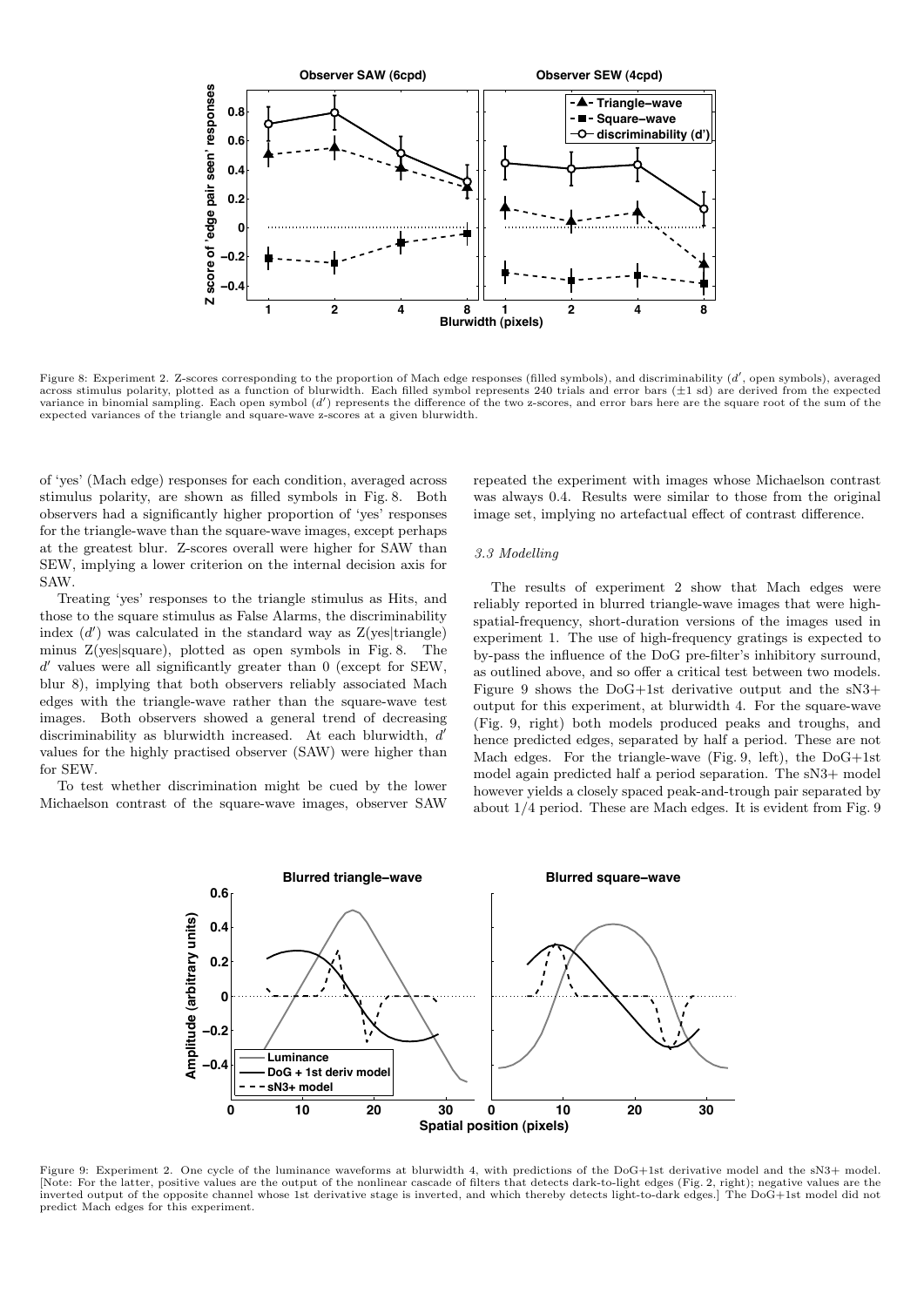that the spatial arrangement of edges seen in both the square- and triangle-wave cases is explained by extrema in the sN3+, while the DoG+1st derivative fails to account for perception in the trianglewave case.

#### 4. Discussion

Experiment 1 showed that observers reliably marked the position and polarity of Mach edges. These are visible edges seen at points on a luminance waveform where there was no peak in the 1st derivative and no zero-crossing in the 2nd derivative. Standard edge detectors that are based on these derivative features must therefore have great difficulty in accounting for Mach edges, but we have shown that using peaks and troughs in the 3rd derivative to locate edges readily predicts the occurrence, location and polarity of the Mach edges. The predicted and observed locations agreed especially well when a plausible amount of Gaussian smoothing was introduced (Fig. 4) that might represent the scale of the most sensitive filter for these stimuli.

We found that one way of rescuing the 1st derivative approach was to introduce a centre-surround (DoG) filter (Fig. 6), perhaps representing pre-cortical filtering, before the gradient operator. But, in a critical test, this model did not predict the Mach edges that were reliably observed at high spatial frequencies in experiment 2, whereas the 3rd derivative model did do so. The 'rescue' of the DoG+1st model might be extended to higher spatial frequencies by making the pre-filter even smaller, but the cost of this ad hoc modification would be to make the model increasingly similar to a 3rd derivative, thus underlining our point that peaks in the luminance gradient are insufficient to account for human edge-finding.

Our main aim in this paper was to contrast edge-finding models based on different orders of spatial derivative: 1st, 2nd and 3rd. Of these candidates, it seems clear that only the 3rd derivative offers a straightforward account of Mach edges. Of course, the Mach edges do leave some 'fingerprint' in the lower derivatives: they sit at or near the corner points in the gradient profile and at or near the abrupt steps in the 2nd derivative (Fig. 3). But we emphasize (a) that those features in the 1st and 2nd derivative are not the ones that have been widely proposed as edge markers (namely, gradient peaks or 2nd derivative ZCs), and (b) that those features have to be made explicit in some way, and finding peaks in an appropriate higher derivative (the 3rd) seems a straightforward and general way to do so. It is general because, as well as locating Mach edges, the peaks and troughs in the 3rd derivative also locate the more familiar (sharp or blurred) step edges that do give rise to gradient peaks and ZCs (Fig. 2). Thus the 3rd derivative seems the most parsimonious because the same rule accounts for Mach edges and step edges, but this is not true for the 1st and 2nd derivatives where different rules would be needed.

The linear 3rd derivative operator produces too many peaks and troughs for step edges (Fig. 2, left), but this need not trouble us, because the two-stage nonlinear 3rd derivative (Georgeson et al., 2007) solves that problem in a physiologically plausible way (Fig. 2, right), and gives very accurate predictions about perceived edge location and blur, without introducing any other difficulties that we are aware of. For the Mach edge (blurred triangle) waveforms, even the linear 3rd derivative gives a single peak (or trough) at the observed edge (Fig. 3), and so the presence or absence of these interesting nonlinearities is immaterial for those waveforms. In a broader context, the half-wave rectifiers are crucial in making the 3rd derivative a viable and general basis for edge detection.

#### Acknowledgement

SAW was supported by an EPSRC doctoral training grant to Aston University.

### References

- Babaud, J., Witkin, A.P., Baudin, M., & Duda, R.O. (1986). Uniqueness of the Gaussian kernel for scale-space filtering. IEEE Transactions on Pattern Analysis and Machine Intelligence, 8, 26- 33.
- Bergholm, F. (1987). Edge focusing. IEEE Transactions On Pattern Analysis and Machine Intelligence, 9, 726-741.
- Burr, D.C., Morrone, M.C., & Spinelli, D. (1989). Evidence for edge and bar detectors in human vision. Vision Research, 29, 419-431.
- Campbell, F.W., & Gubisch, R.W. (1966). Optical quality of the human eye. Journal of Physiology, 186, 558-578.
- Canny, J. (1986). A computational approach to edge-detection. IEEE Transactions On Pattern Analysis and Machine Intelligence, 8, 679- 698.
- Clark, J.J. (1989). Authenticating edges produced by zero-crossing algorithms. IEEE Transactions on Pattern Analysis and Machine Intelligence, 11, 43-57.
- Croner, L.J., & Kaplan, E. (1995). Receptive fields of P-ganglion and M-ganglion cells across the primate retina. Vision Research, 35, 7-24.
- Elder, J.H., & Zucker, S.W. (1998). Local scale control for edge detection and blur estimation. IEEE Transactions On Pattern Analysis and Machine Intelligence, 20, 699-716.
- Field, D.J., & Nachmias, J. (1984). Phase reversal discrimination. Vision Research, 24, 333-340.
- Georgeson, M.A. (1992). Human vision combines oriented filters to compute edges. Proceedings of the Royal Society of London Series B-Biological Sciences, 249, 235-245.
- Georgeson, M.A., & Freeman, T.C.A. (1997). Perceived location of bars and edges in one-dimensional images: Computational models and human vision. Vision Research, 37, 127-142.
- Georgeson, M.A., May, K.A., Freeman, T.C.A., & Hesse, G.S. (2007). From filters to features: Scale-space analysis of edge and blur coding in human vision. Journal of Vision, 7, 1-21.
- Georgeson, M.A., & Turner, R.S.E. (1985). Afterimages of sinusoidal, square-wave and compound gratings. Vision Research, 25, 1709- 1720.
- Hesse, G.S., & Georgeson, M.A. (2005). Edges and bars: where do people see features in 1-D images? Vision Research, 45, 507-525.
- Hubel, D.H., & Wiesel, T.N. (1968). Receptive fields and functional architecture of monkey striate cortex. Journal of Physiology, 195, 215-243.
- Koenderink, J.J. (1984). The Structure of Images. Biological Cybernetics, 50, 363-370.
- Korn, A.F. (1988). Toward a symbolic representation of intensity changes in images. IEEE Transactions on Pattern Analysis and Machine Intelligence, 10, 610-625.
- Kulikowski, J.J., & King-Smith, P.E. (1973). Spatial arrangement of line, edge and grating detectors revealed by subthreshold summation. Vision Research, 13, 1455-1478.
- Legge, G.E. (1978). Sustained and transient mechanisms in humanvision - temporal and spatial properties. Vision Research, 18, 69-81.
- Levi, D.M., & Klein, S.A. (1990a). Equivalent intrinsic blur in amblyopia. Vision Research, 30, 1995-2022.
- Levi, D.M., & Klein, S.A. (1990b). Equivalent intrinsic blur in spatial vision. Vision Research, 30, 1971-1993.
- Lindeberg, T. (1990). Scale-space for discrete signals. IEEE Transactions on Pattern Analysis and Machine Intelligence, 12, 234-254.
- Lindeberg, T. (1994). Scale-space theory in computer vision. Dordrecht: Kluwer.
- Lindeberg, T. (1998). Edge detection and ridge detection with automatic scale selection. International Journal of Computer Vision, 30, 117-154.
- Marr, D., & Hildreth, E. (1980). Theory of edge detection. Proceedings of the Royal Society of London Series B-Biological Sciences, 207, 187-217.
- Mather, G., & Morgan, M. (1986). Irradiation implications for theories of edge localization. Vision Research, 26, 1007-1015.
- May, K.A., & Georgeson, M.A. (2007). Blurred edges look faint, and faint edges look sharp: The effect of a gradient threshold in a multiscale edge coding model. Vision Research, 47, 1705-1720.
- Morrone, M.C., & Burr, D.C. (1988). Feature detection in human vision - a phase-dependent energy model. Proceedings of the Royal Society of London Series B - Biological Sciences, 235, 221-245.
- Pollen, D.A., & Ronner, S.F. (1981). Phase-relationships between adjacent simple cells in the visual cortex. Science, 212, 1409-1411.